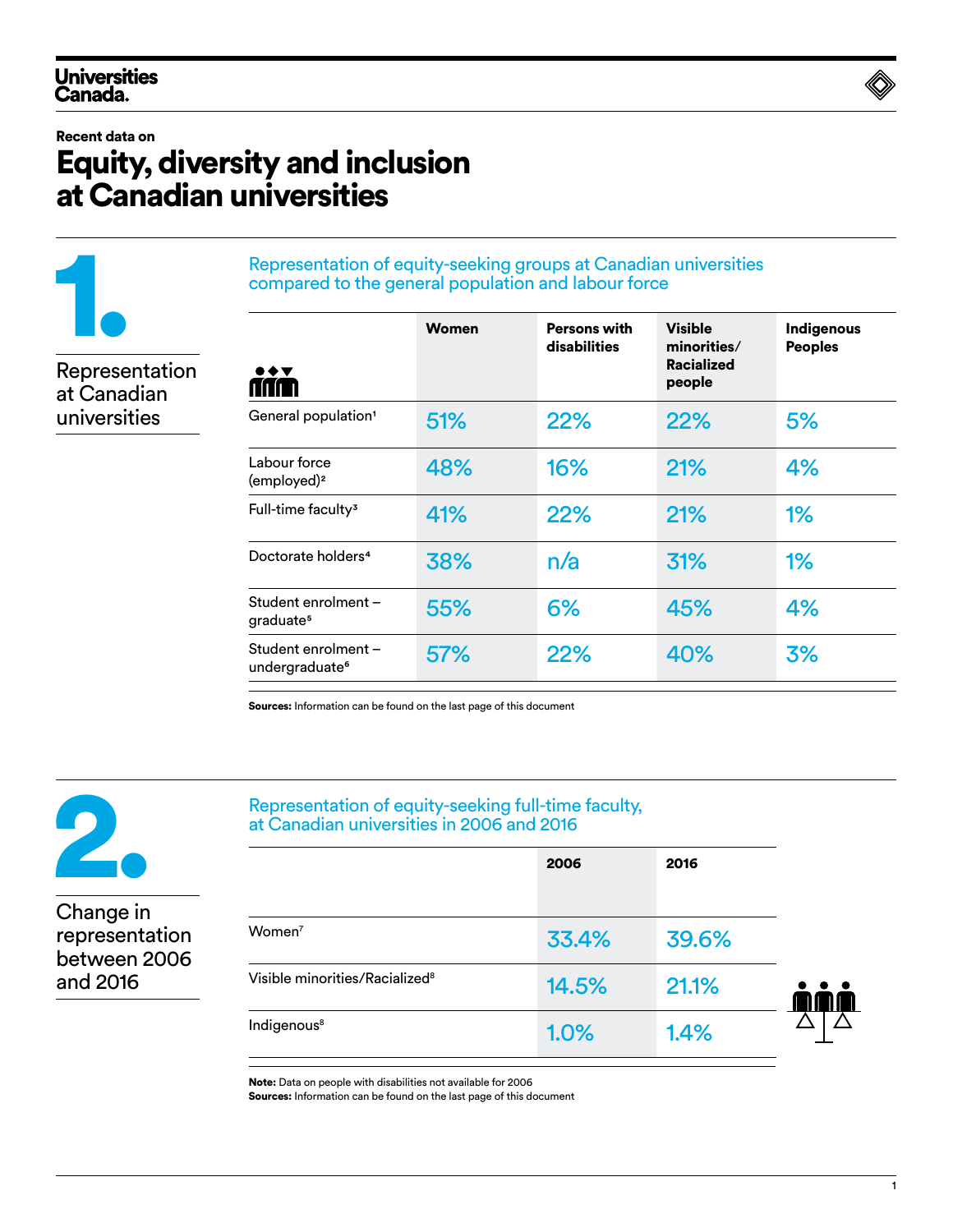### **Universities** Canada.

### Recent data on Women at Canadian Universities



Sources: Presidents: Universities Canada; Professors: Statistics Canada, Table 37-10-0076-01 Number of full-time teaching staff at Canadian universities, by rank, sex, 2018; Enrolments: Table 37-10-0018-01 Postsecondary enrolments, by registration status, institution type, status of student in Canada and sex, 2016



Source: Statistics Canada, Table 37-10-0076-01 Number of full-time teaching staff at Canadian universities, by rank, sex, accessed December 2019

Source: Statistics Canada, University and College Academic Staff System survey, 2017